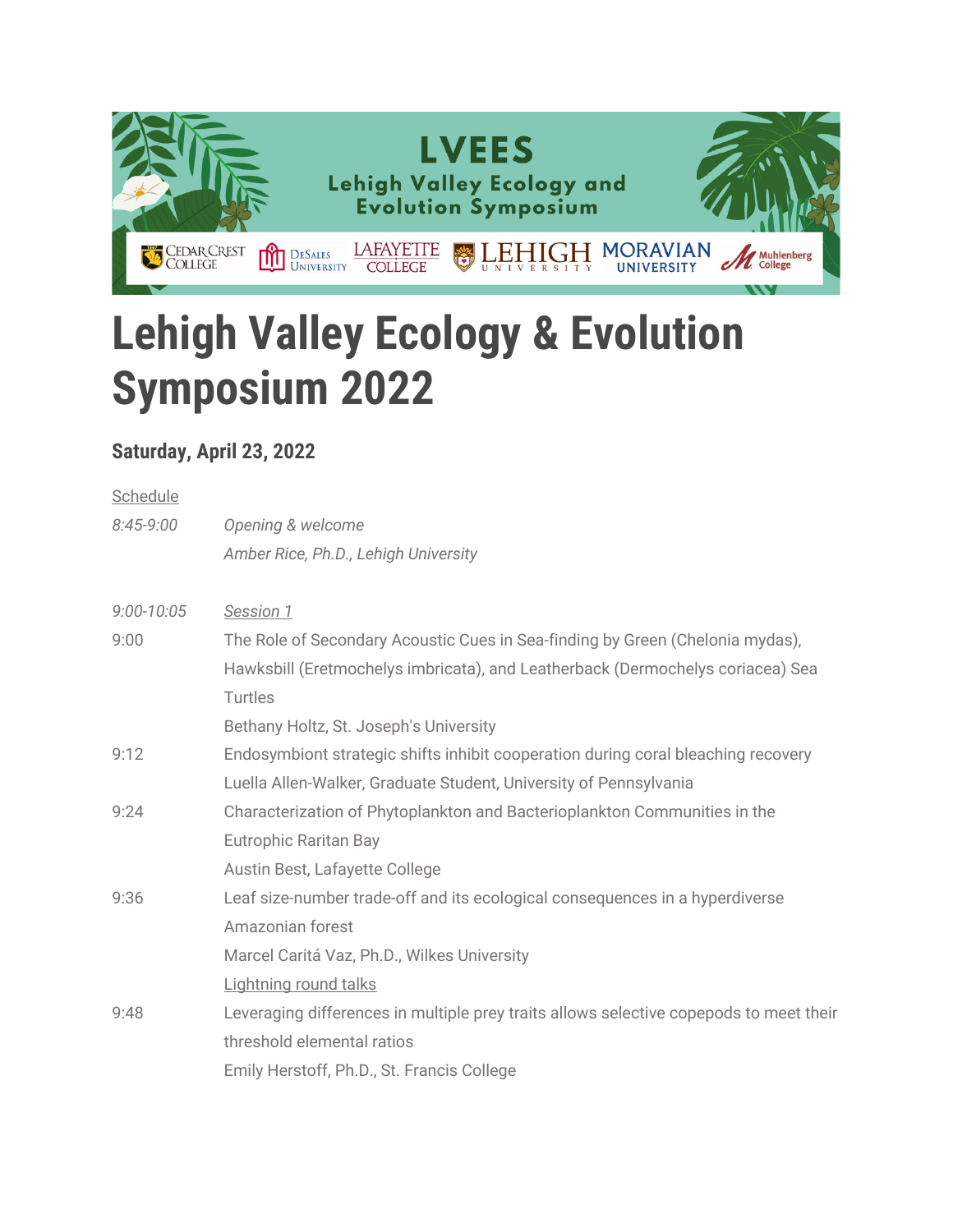- 9:53 Atrazine and amphibians: Atrazine's impacts on neurodevelopment and behavior in an anuran model Janniry Cabrera Belen, Moravian University
- 9:58 8-min Lightning Round Questions
- *10:05-10:20 Break*
- *10:20-11:20 Session 2* 10:20 Developmental Exposure to Ecologically Relevant Levels of a Carbamate Pesticide Causes Changes in Brain Structure in Amphibians Delanie Crabtree, Moravian University 10:32 Cover Crops in a Changing Climate: Can Mixtures Reduce Water Stress Nhu Truong, Dickinson College 10:44 Attachment variation in the carrier shells Xenophora conchyliophora and Onustus caribaeus Liam O'Donnell, Graduating Senior, Widener University 10:56 Effect of road proximity and habitat fragmentation on the dispersal and genetic diversity of the Wood Frog (Rana Sylvatica) in natural and created vernal pools Emily Wilson, Graduating Senior, Lafayette College 11:08 Mapping genetic variation that contributes to complex traits Dimitra Aggeli, Ph.D., Lehigh University
- *11:20-11:35 Break*
- *11:35-12:20 Poster Session I (odd-numbered posters)*
- *12:20-1:10 Poster Session II (even-numbered posters)*
- *1:10-1:20 Closing remarks & prize announcements*

## **Questions:**

**Amber M. Rice, Ph.D.** (Pronouns: she, her, hers) Associate Professor, Department of Biological Sciences Lehigh University amr511@lehigh.edu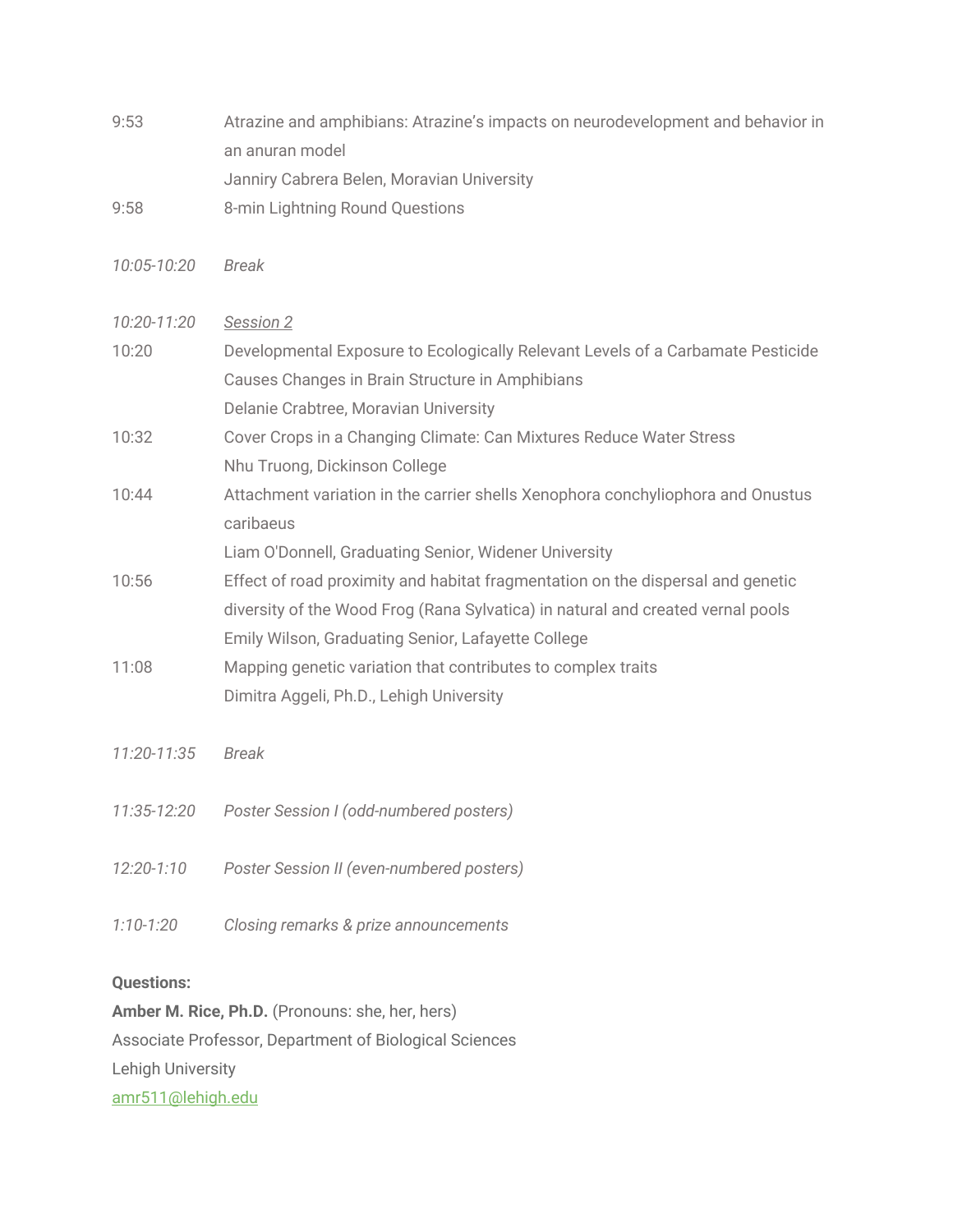**Poster presentations**

*Posters 1-11 in 'Ecology' Posters 12-22 in 'Evolution'* 

**#1** Assessing hybrid chickadee cognitive impairment in the wild Shane A. McFoy, Michael D. Rowley, Dovid A. Kozlovsky, Breanna L. Bennett, Eli S. Bridge, Brittany A. Coppinger, Robert L. Curry Villanova University

**#2** Bird olfaction: effects of ecological odors on the behavior of three songbird species Paul Heveran, Evan Ritter, Austin Dotta, Caitlin McNamara, Dr. Alex Van Huynh DeSales University

**#3** Planarian Regeneration in Water Contaminated with Environmentally Realistic Concentrations of an Organophosphorus Pesticide Joelis Rodríguez Santos Moravian University

**#4** Microbial Bio-Solubilization for Enhanced Phosphorus Recovery from Wastewater Biosolids Kaelyn Gormley, John Rybnik, Shane McCarthy Lafayette College

**#5** Past and Present Species Distribution Models for Vonones sayi and Vonones ornatus Samuel Does, Daniel Proud Moravian University

**#6** Relating Gut Microbiome Diversity to Cognition in Hybridizing Chickadees Austin Russell, Amber Rice Lehigh University

**#7** Species delimitation within Nuncia chilensis complex (Arachnida, Opiliones) Luana Rebello, Daniel Proud Moravian University

**#8** The Behavioral Differences Between Red-Backed Salamanders When Exposed to Different **Temperatures** Rosella Cuomo and Gabriel Jimenez Ursinus College

**#9** The combined effect of reduced salinity and increased temperature on the coral Astrangia poculata Julia Rakowsky, Kayla Cayemitte, Nicholas Galbraith, Gaby Pendos, Yohanna Snyder, Dr. Kate Goddard Ursinus College

**#10** The effects of leaf litter depth on Oriental bittersweet (Celastrus orbiculatus) Theresa A. Bui and Amy E. Faivre Cedar Crest College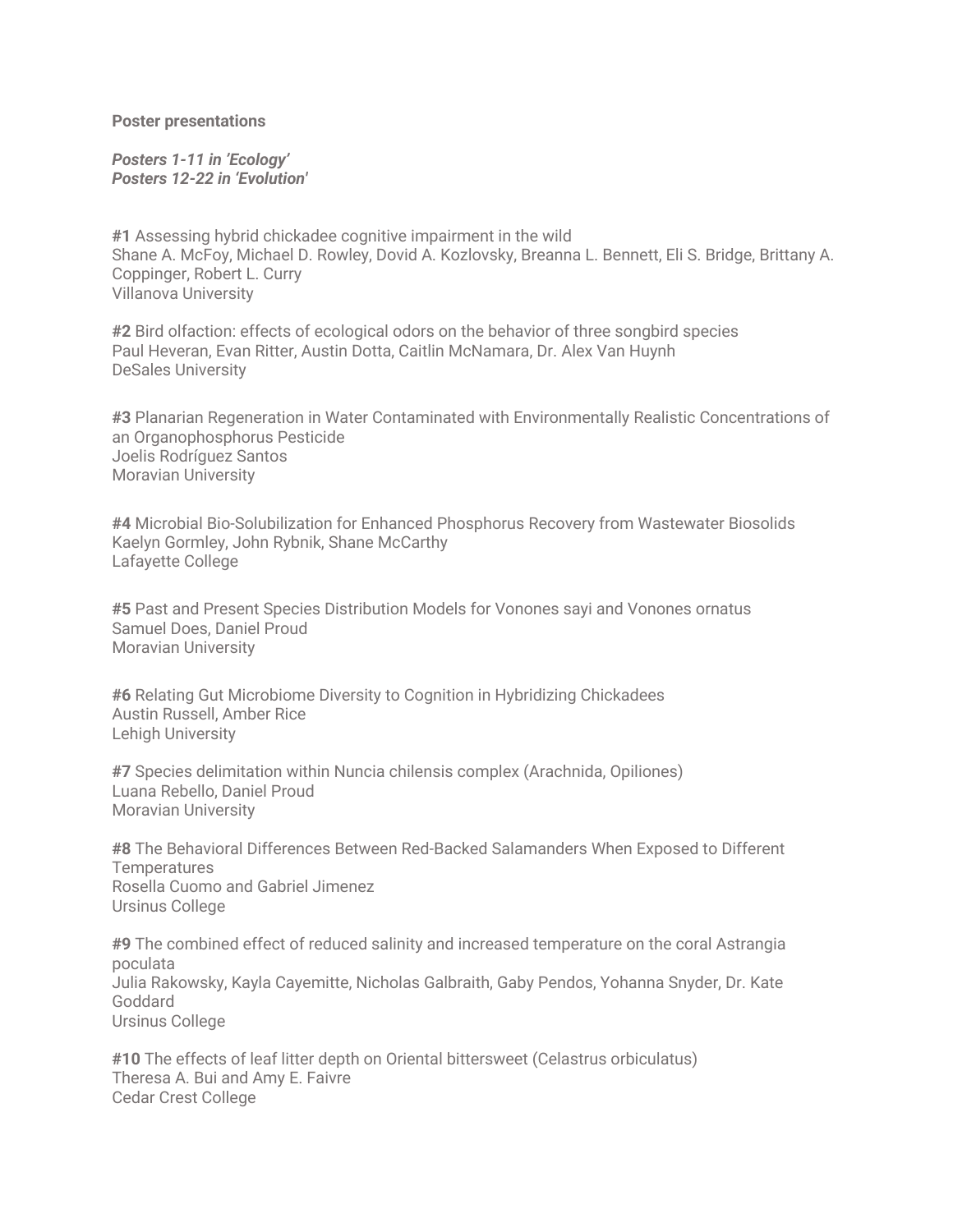**#11** Tritrophic interactions with avian predators: the effect of host plant species and herbivoreinduced plant volatiles on recruiting avian predators Mercille Nguyen, Caitlin McNamara, Catherine McGrath, Alex Van Huynh DeSales University

**#12** Does the relative size of potential mates affect the mate search process in female convict cichlids? Nicole Barbera, Joseph Leese DeSales University

**#13** Genome Evolution in Cephalotes Gut Symbionts Daniel Freeman, Christian Cabuslay, Jawhara Karam, Jacob Russell Drexel University

**#14** How Parental and Hybrid Species of Chickadees Respond Differently in NT Test Yueqi (Maggie) Lu, Amber Rice Lehigh University

**#15** Identifying Mechanisms that Mediate the Conserved Response to Metabolic Stress in Drosophila Melanogaster Attilio Ceretti Lehigh University

**#16** The Impact of Hybridization on Cognitive Flexibility Based on Associative and Reversal Learning Tests in Lab-Reared Carolina, Black-Capped and Hybrid Chickadees Eleanor Labay Lehigh University

**#17** Pea aphid fitness costs when carrying a facultative endosymbiotic microbe: a fair-weather friend? Ian Abrahams and Cory Straub Ursinus College

**#18** Social Learning in Hybridizing Chickadees Noel Martinez Lehigh University

**#19** The effect of predator exposure on territorial aggression in female convict cichlids Molly Buehler and Andrew Testaverde DeSales University

**#20** The Effect of Temperature on Behavior in Black-Capped Chickadees, Carolina-Chickadees, and Their Hybrids Sana Sheikh and Claudia Small Lehigh University

**#21** The Effects of Ocean Acidification and Warming on the Embryonic Development of Euprymna berryi Allison Wheelan and Dr. John Cigliano Cedar Crest College